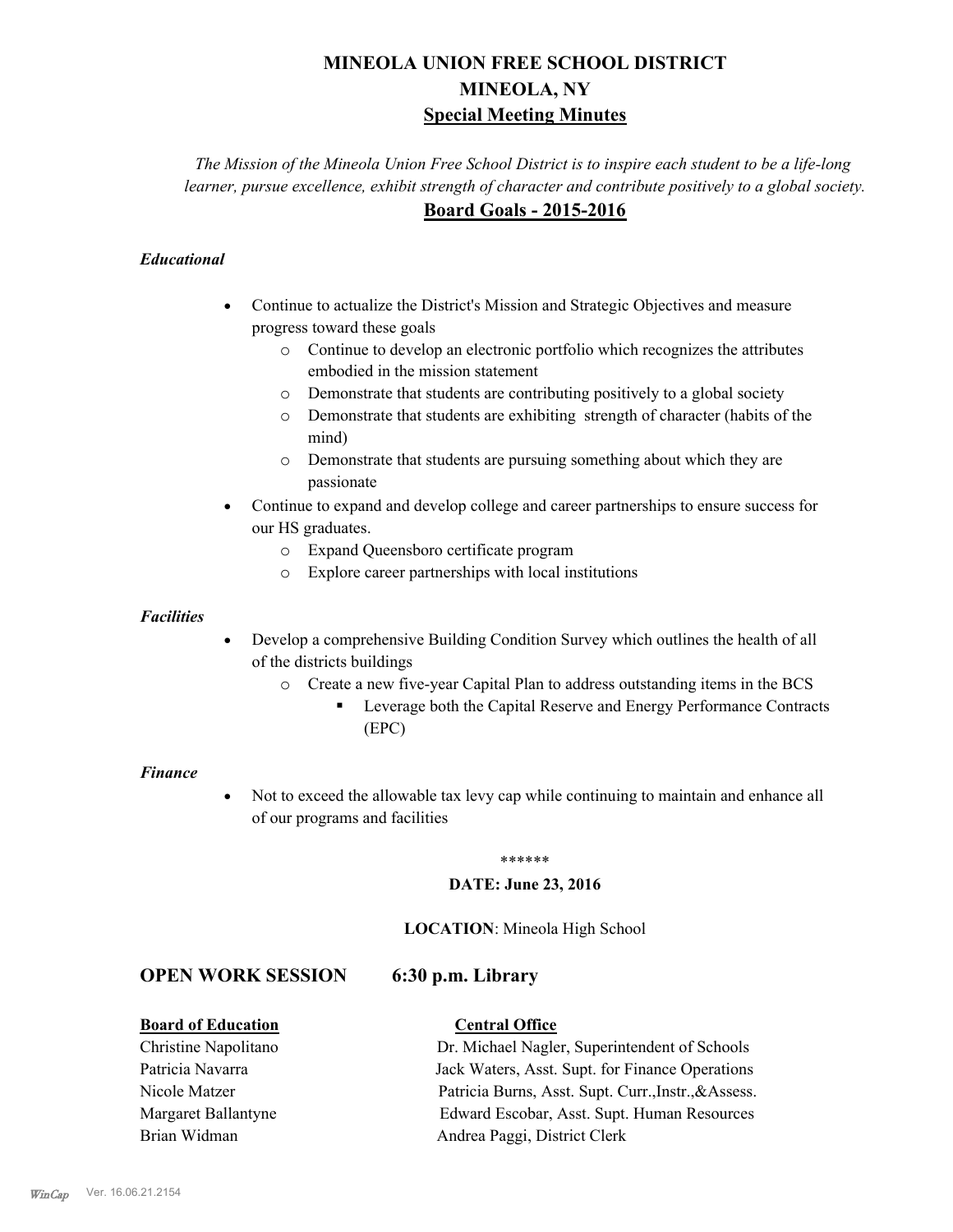**A. Call to Order - 6:45 pm**

- **B. Pledge of Allegiance**
- **C. Reading of Mission**
- **D. Moment of Silent Meditation**
- **E. Dais & Visitor Introductions**

Absent: Patricia Navarra

### **F. New Business**

### **Transfer to Capital Reserve Fund**

**RESOLUTION # 95- BE IT RESOLVED** that the Board of Education hereby approves the transfer of a sum not to exceed \$ 4,200,000, of unassigned fund balance from the 2015-16 fiscal year, to the previously established Capital Reserve Fund.

| <b>Motion:</b> | Nicole Matzer                                               |  |      |
|----------------|-------------------------------------------------------------|--|------|
| Second:        | Margaret Ballantyne                                         |  |      |
| Yes:           | Brian Widman<br>No:<br>Margaret Ballantyne<br>Nicole Matzer |  | None |
|                | Christine Napolitano                                        |  |      |

**Passed:** Yes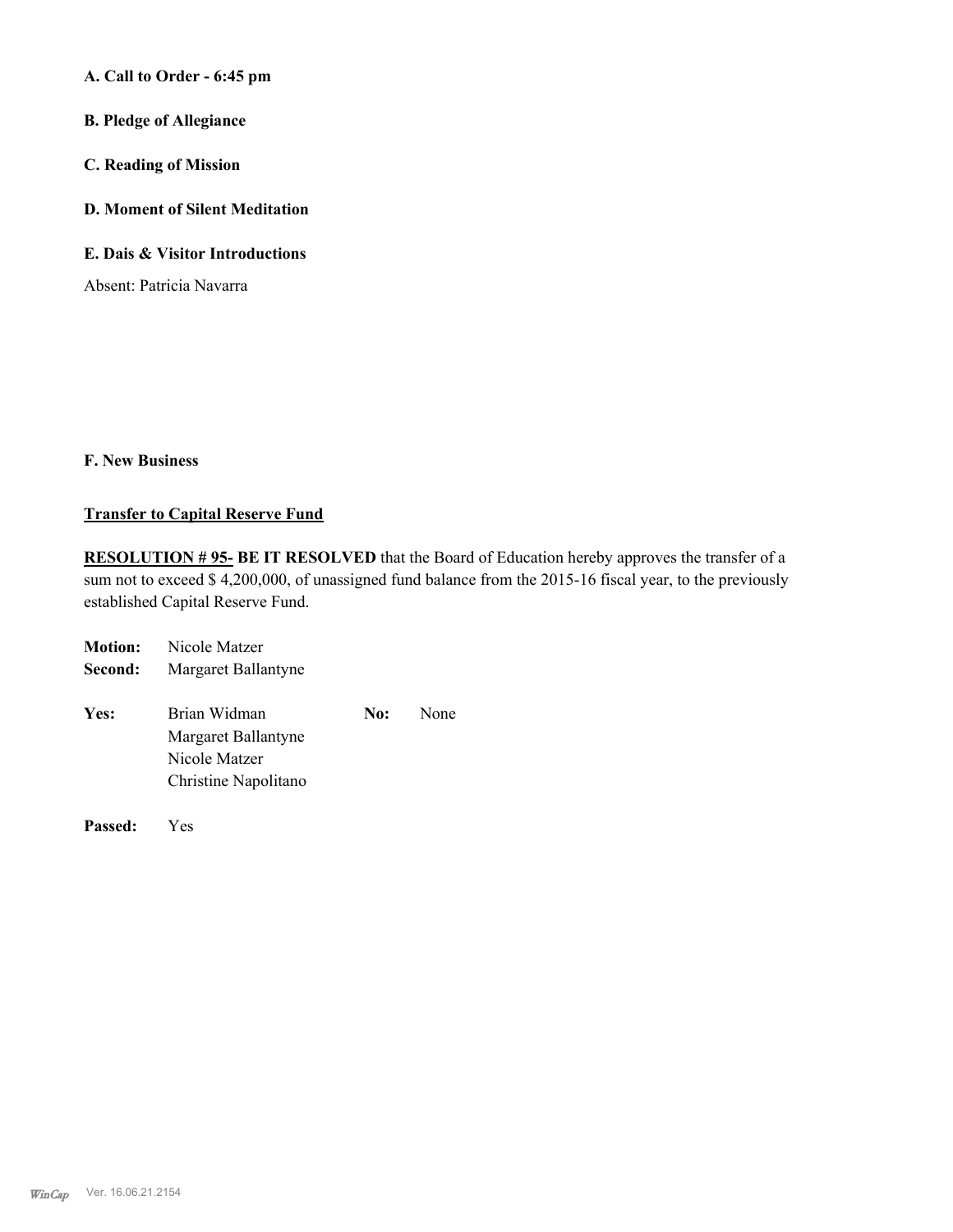**RESOLUTION # 96- BE IT RESOLVED,** that the Board of Education hereby authorizes the settlement of the matter captioned: *Baldwin Union Free School District, Bellmore-Merrick Central High School District, Freeport Union Free School District, Hewlett-Woodmere Union Free School District, Jericho Union Free School District, Merrick Union Free School District, Mineola Union Free School District, North Merrick Union Free School District, North Shore Central School District, Plainedge Union Free School District, Rockville Centre Union Free School District, Roslyn Union Free School District, Seaford Union Free School District, Syosset Central School District, Uniondale Union Free School District, Henry L. Grishman, and William H. Johnson, as Residents and Taxpayers of the County of Nassau, v. County of Nassau, Nassau County Legislature, Edward Mangano, in his Official Capacity as County Executive, James E. Davis, in his Official Capacity as Acting Assessor, Assessment Department of the County of Nassau, George Maragos, in his Official Capacity as Nassau County Comptroller, Beaumont Jefferson, in his Official Capacity as Nassau County Treasurer, Long Island Power Authority, Long Island Lighting Company, and Public Service Enterprise Group Long Island*, venued in the Supreme Court of Nassau County bearing Index Number 699- 2016, in accordance with the terms of the Settlement Agreement and Release attached hereto;

BE IT FURTHER RESOLVED, that the Board of Education hereby authorizes the Board President to execute said Settlement Agreement and Release and any other documents necessary to effectuate the terms of said Settlement Agreement and Release on behalf of the Board of Education.

| <b>Motion:</b>            | Christine Napolitano                                                         |                       |     |      |
|---------------------------|------------------------------------------------------------------------------|-----------------------|-----|------|
| Second:                   | Nicole Matzer                                                                |                       |     |      |
| Yes:                      | Brian Widman<br>Margaret Ballantyne<br>Nicole Matzer<br>Christine Napolitano |                       | No: | None |
| Passed:                   | Yes                                                                          |                       |     |      |
|                           | <b>G. Executive Session</b>                                                  | Time: __________ p.m. |     |      |
|                           | There was no Executive Session this evening.                                 |                       |     |      |
| <b>Motion:</b><br>Second: | <u> 1989 - Johann John Harry Barnett, mars a</u>                             |                       |     |      |
| Yes:                      | the control of the control of the control of                                 |                       | No: |      |
|                           |                                                                              |                       |     |      |
|                           |                                                                              |                       |     |      |
|                           |                                                                              |                       |     |      |
| Passed:                   |                                                                              |                       |     |      |